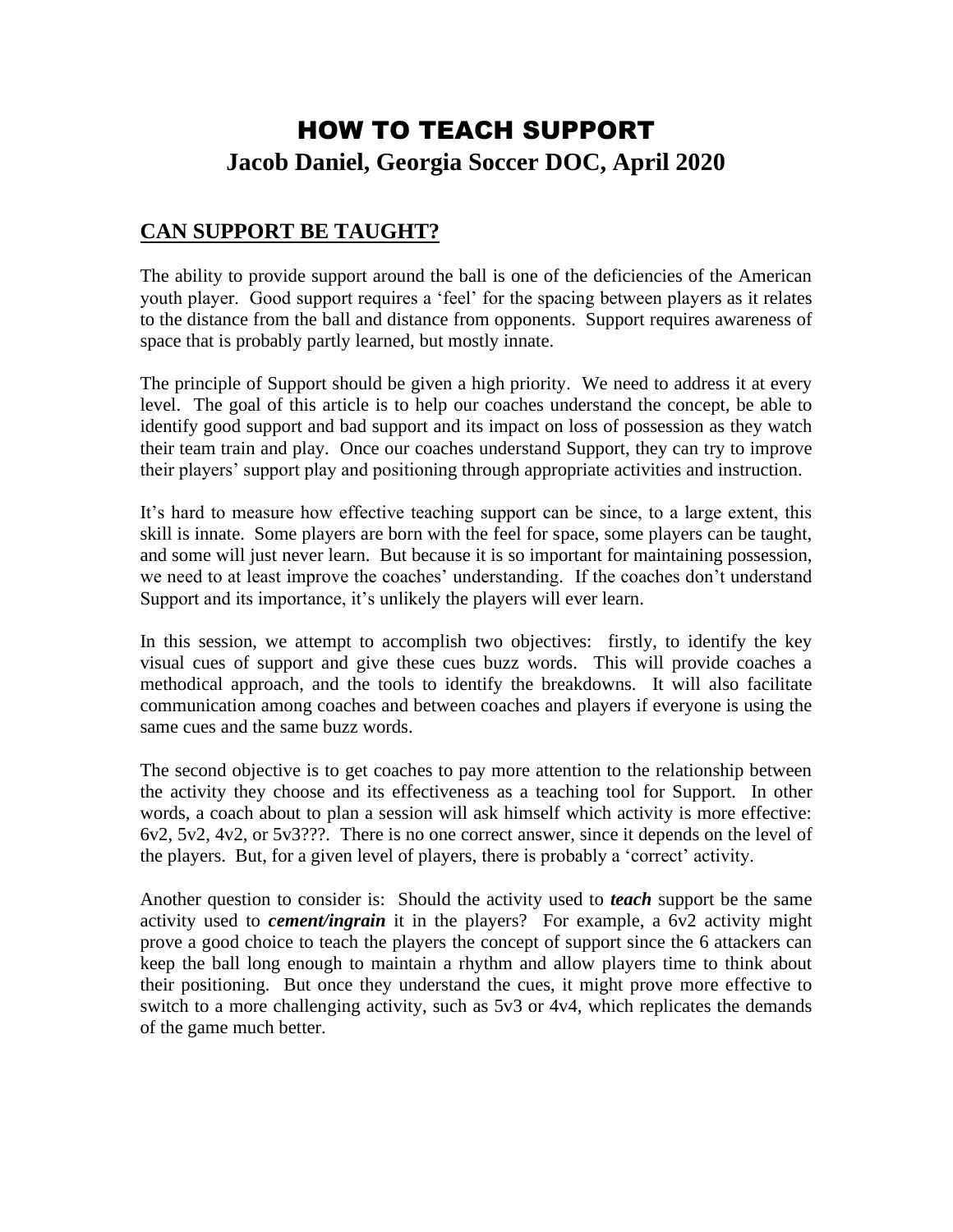## **THE VISUAL CUES**

Here, we highlight four visual cues which we feel are the key points of good support. Typically, when possession is lost, it is likely one or more of these key points caused the breakdown (of course, technical deficiencies might be the main cause, but we are not dealing with technique in this session). The four key points are:

- 1. Read the pressure on the ball (Angle)
- 2. Read the pressure on oneself (Space)
- 3. See the field (Open body)
- 4. Eliminate needless runs that isolate the ball carrier (Runs into shadows)

### **1. Read the pressure on the ball (Angle)**



Here a pass to X1 can be easily intercepted by D.



Here, X1 provide a better Angle and a pass to him is easier.

### **2. Read the pressure on oneself (Space)**



Here, although X1 can get a pass, he will be under immediate pressure as soon as he gets the ball.



Here, X1 moved away from D1 to give himself more Space so when he gets the ball, he has time on the ball.